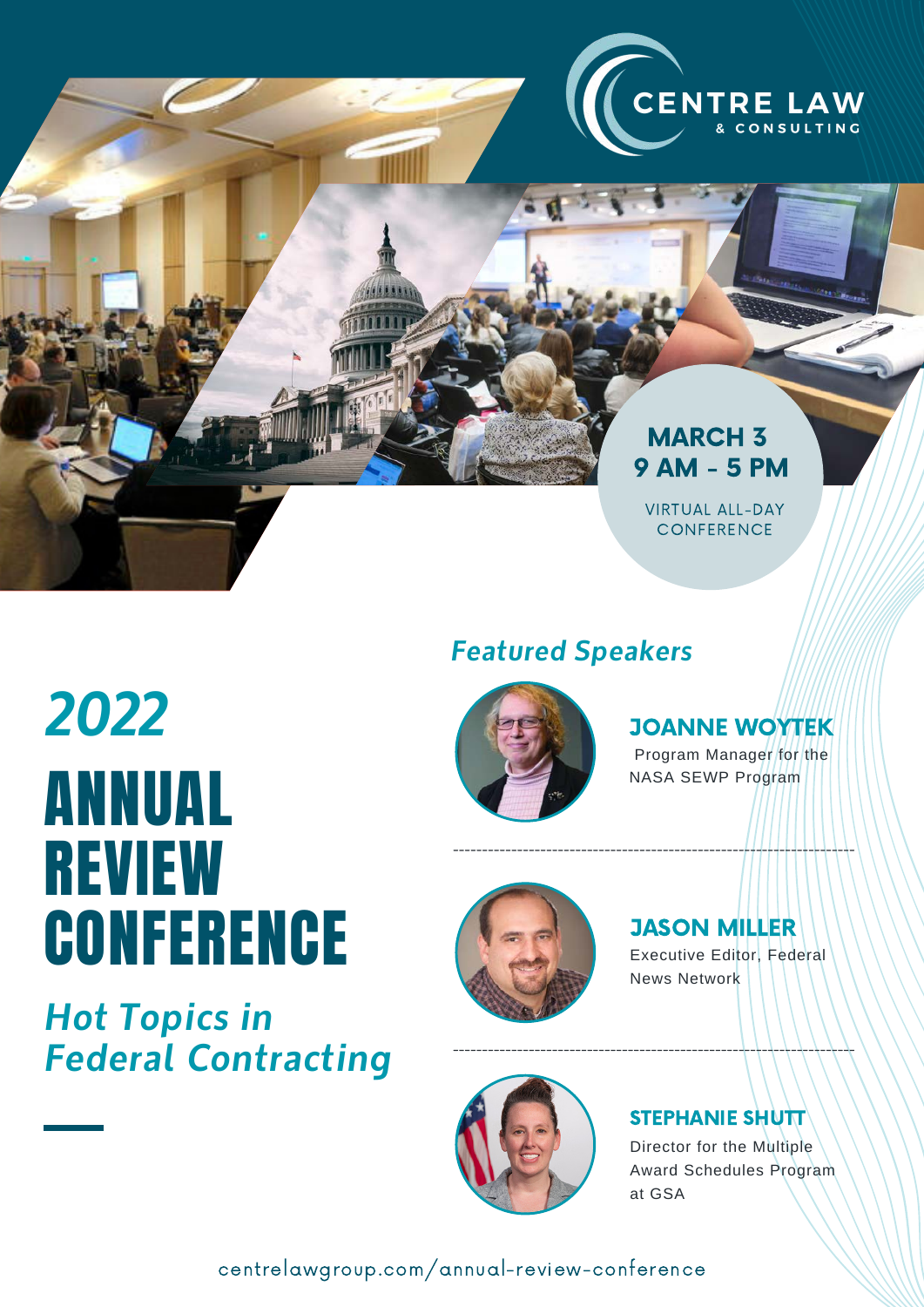



### **8:15AM Virtual Conference Room Opens**

## **9AM ANNUAL REVIEW 2002 CONFERENCE BEGINS**

**Introductions** 

9:05:9:55AM Main Session 1: "Expert Panel on GovCon Trends" – What happened in 2021 and What to Expect in 2022! **Speaker: Jason Miller, Executive Editor, Federal News Network**

9:55AM-10:10AM – 15 Minute Break

10:10-11:10AM – Main Session 2: GSA Update – The Schedules Consolidation, GSA Initiatives and What to Expect in 2022 **Speaker: Stephanie Shutt, Director for the Multiple Award Schedules Program at GSA**

11:10AM-11:15AM – 5 Minute break

11:15AM-12:00PM – Bid Protest and Litigation Update – Winners, Losers, Statistics, and Trends **Speakers: Barbara Kinosky, Managing Partner; Heather Mims, Senior Associate, Centre Law; Jim Fontana, Of Counsel, Centre Law; Jack Delman, Retired Judge**

12:00-12:45PM LUNCH BREAK